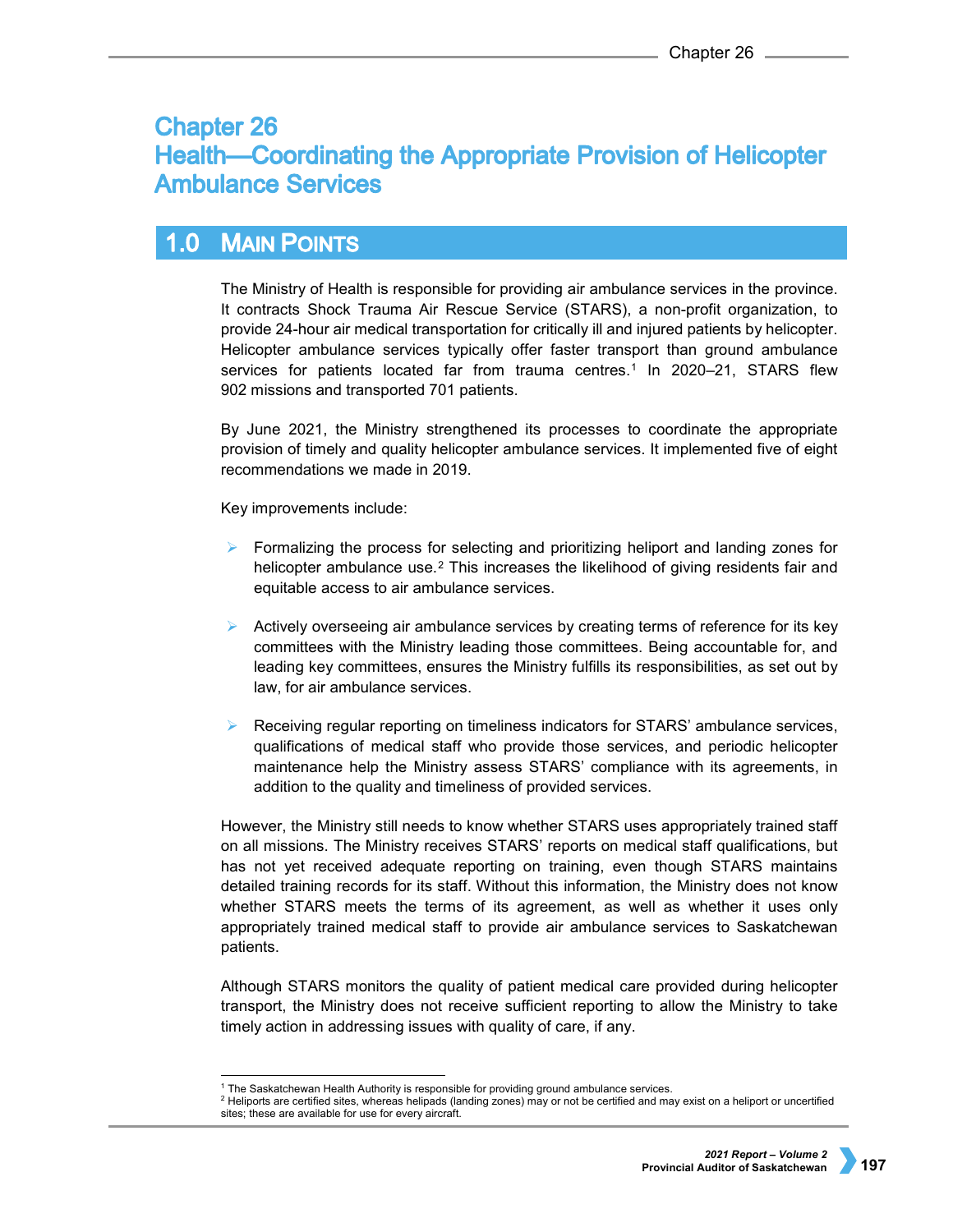

In addition, the Ministry requires reporting on the quantity of, and reasons for, declined or cancelled missions. Receiving and periodically analyzing declined or cancelled service requests and missions would give the Ministry a better understanding of the barriers affecting STARS' ability to respond. Doing such analysis would increase the Ministry's awareness of potential risks or barriers for STARS to provide timely and appropriate air ambulance services in the province.

#### $2.0<sub>1</sub>$ **INTRODUCTION**

The Ministry of Health is responsible for coordinating the appropriate provision of helicopter ambulance services under *The Ambulance Act*.

In January 2021, the Ministry renewed its 10-year agreement with STARS. It budgeted to pay STARS \$11.9 million in 2021–22 to deliver helicopter air ambulance service in Saskatchewan.[3,](#page-1-0)[4](#page-1-1) This was an increase of \$1.4 million (\$840,000 to fund a new helicopter and \$500,000 to meet increased operating expenses) compared to previous annual payments. This cost includes aircraft maintenance, as well as services provided by transport physicians (e.g., for consultations), education for STARS medical staff, STARS dispatch centre, and administration.

As shown in **Figure 1**, the number of missions flown and the number of patients transported fluctuates from year to year. In 2020–21, STARS flew 902 missions and transported 701 patients.

## **Figure 1—Number of STARS Missions and Patients Transported**

|                                | 2018-19 | $2019 - 20$ | $2020 - 21$ |
|--------------------------------|---------|-------------|-------------|
| Number of missions flown       | 325     | 888         | 902         |
| Number of patients transported |         | 708         | 701         |

Source: Adapted from information provided in STARS' Saskatchewan Quarterly Reports on Operations.

Deciding which type of ambulance service (e.g., ground ambulance, helicopter, fixed-wing) to use requires coordination among physicians, facilities, ground ambulance, and air ambulance providers.[5](#page-1-2) Choosing inappropriate ambulance services increases the risk of not providing Saskatchewan residents with fair and equitable ambulance services. In addition, costs substantially increase if using STARS unnecessarily when alternative ambulance services are available.

#### $2.1$ **Focus of Follow-Up Audit**

This audit assessed the status of eight recommendations made in our *2019 Report – Volume 2*, Chapter 22, about the Ministry of Health's processes to coordinate the appropriate provision of timely and quality helicopter ambulance services in Saskatchewan. We concluded for the 12-month period ended June 30, 2019, the Ministry had, other than the areas identified in our eight recommendations, effective processes.

<span id="page-1-0"></span> <sup>3</sup> The Government of Saskatchewan released its 2021–22 budget on April 6, 2021, which included additional funding of \$1.4 million (\$840,000 to fund a new STARS helicopter and \$500,000 for increased operating expenses).

<span id="page-1-1"></span><sup>4</sup> STARS also receives donations from several public and private industry donors, including a commitment from Saskatchewan Crown Corporations (i.e., SaskPower, SaskEnergy, SaskTel, SGI, and Crown Investments Corporation of Saskatchewan) to contribute \$20 million from 2012 to 2021.

<span id="page-1-2"></span><sup>&</sup>lt;sup>5</sup> The Saskatchewan Health Authority operates Saskatchewan Air Ambulance and contracts Rise Air (a private operator formerly known as Transwest Air) to provide fixed-wing (e.g., airplane) services.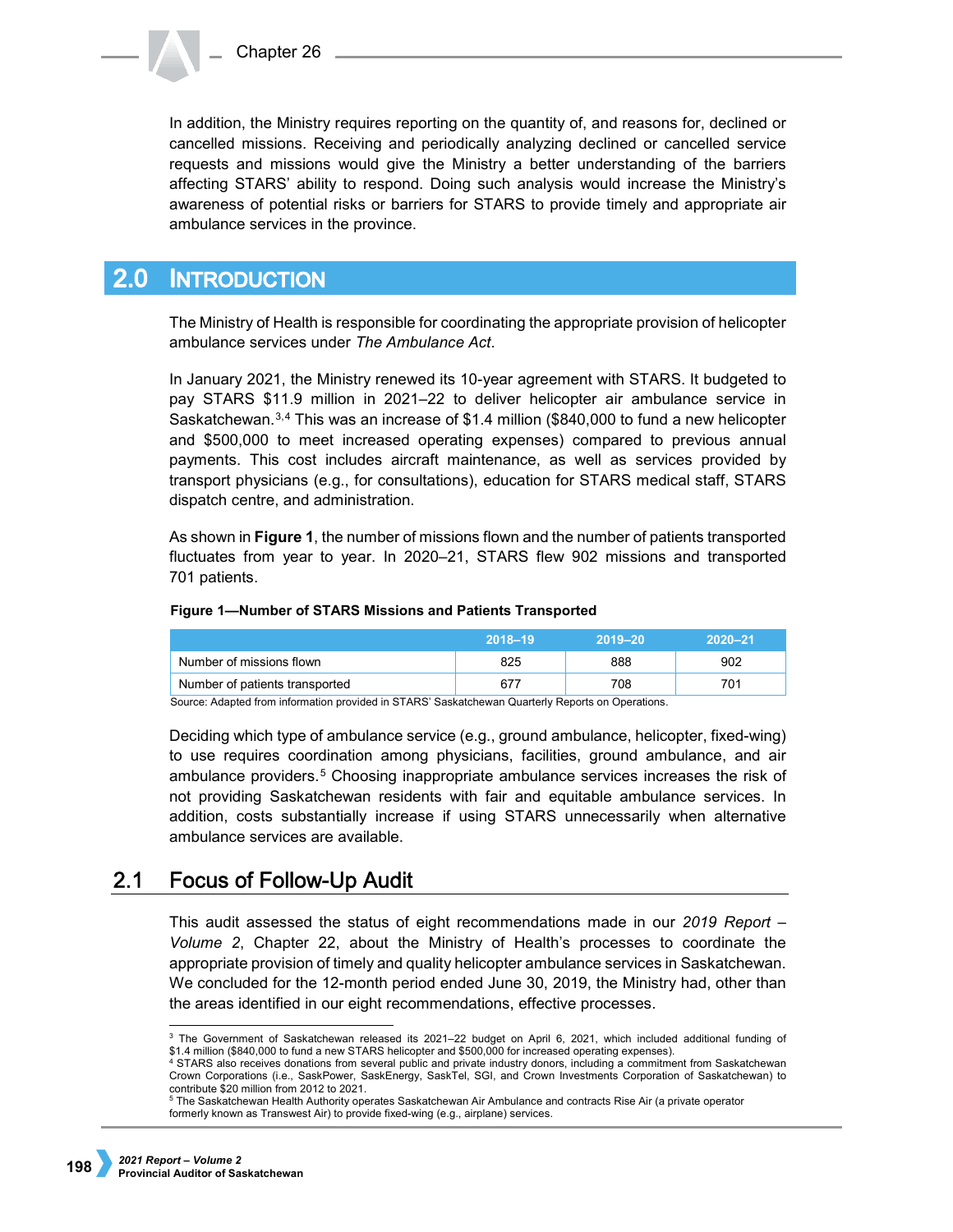To conduct this audit engagement, we followed the standards for assurance engagements published in the *CPA Canada Handbook—Assurance* (CSAE 3001). To evaluate the Ministry's progress toward meeting our recommendations, we used the relevant criteria from the original audit. Ministry's management agreed with the criteria in the original audit.

To complete this follow-up audit, we interviewed key Ministry and STARS staff, and examined key committee minutes, STARS' quarterly reports, and other records relating to coordinating helicopter ambulance services. We also conducted data analytics on STARS' data relating to the number of declined or cancelled service requests and missions.

#### **STATUS OF RECOMMENDATIONS**  $3.0<sub>2</sub>$

This section sets out each recommendation including the date on which the Standing Committee on Public Accounts agreed to the recommendation, the status of the recommendation at June 30, 2021, and the Ministry's actions up to that date.

#### $3.1$ **Prioritization Process Formalized**

*We recommended the Ministry of Health formalize the prioritization process for selecting heliports and landing zone locations for helicopter ambulance use. (2019 Report – Volume 2*, p. 162, Recommendation 1; Public Accounts Committee has not yet considered this recommendation as of October 29, 2021*)*

## **Status**—Implemented

The Ministry of Health, through the Saskatchewan Health Authority's Heliport/Landing Zone Oversight Group, formalized the criteria used to prioritize decisions about developing new heliports and landing zone locations for helicopter ambulance services.[6](#page-2-0)

The Authority continued to use its Heliport/Landing Zone Oversight Group with the primary purpose of working collaboratively with STARS, the Ministry, and communities in overseeing safe and appropriate landing areas and/or certified heliports in Saskatchewan. In addition, the Group assists in gathering information regarding community needs and expectations about landing areas and heliport development. Nine individuals comprise the Group with representation from the Authority, STARS, and the Ministry; it meets monthly.[7](#page-2-1)

In 2019–20, the Group developed the Heliport Prioritization Guide. The Guide sets out the criteria to be used for prioritizing future heliport and landing zone locations (see **Figure 2**). In January 2021, the Group approved and implemented this Guide.

## **Figure 2—Prioritization Criteria for Heliport and Landing Zone Locations**

- Number of patients transported from the community. Priority given to communities transporting equal to or greater than 10 patients/year based on four years of data. Scene calls are excluded as they would not utilize a heliport
- Ground ambulance transfer is needed between the current landing zone and the hospital
- The community has a regional hospital

<span id="page-2-1"></span><span id="page-2-0"></span><sup>&</sup>lt;sup>6</sup> A heliport is a landing place for helicopters, often on the roof of a building or in some other limited (e.g., access, security) area. Landing zones are safe landing areas often located near a community airport where there is no certified heliport by a hospital. <sup>7</sup> Due to the Covid-19 pandemic, the Group did not meet from March to June 2020.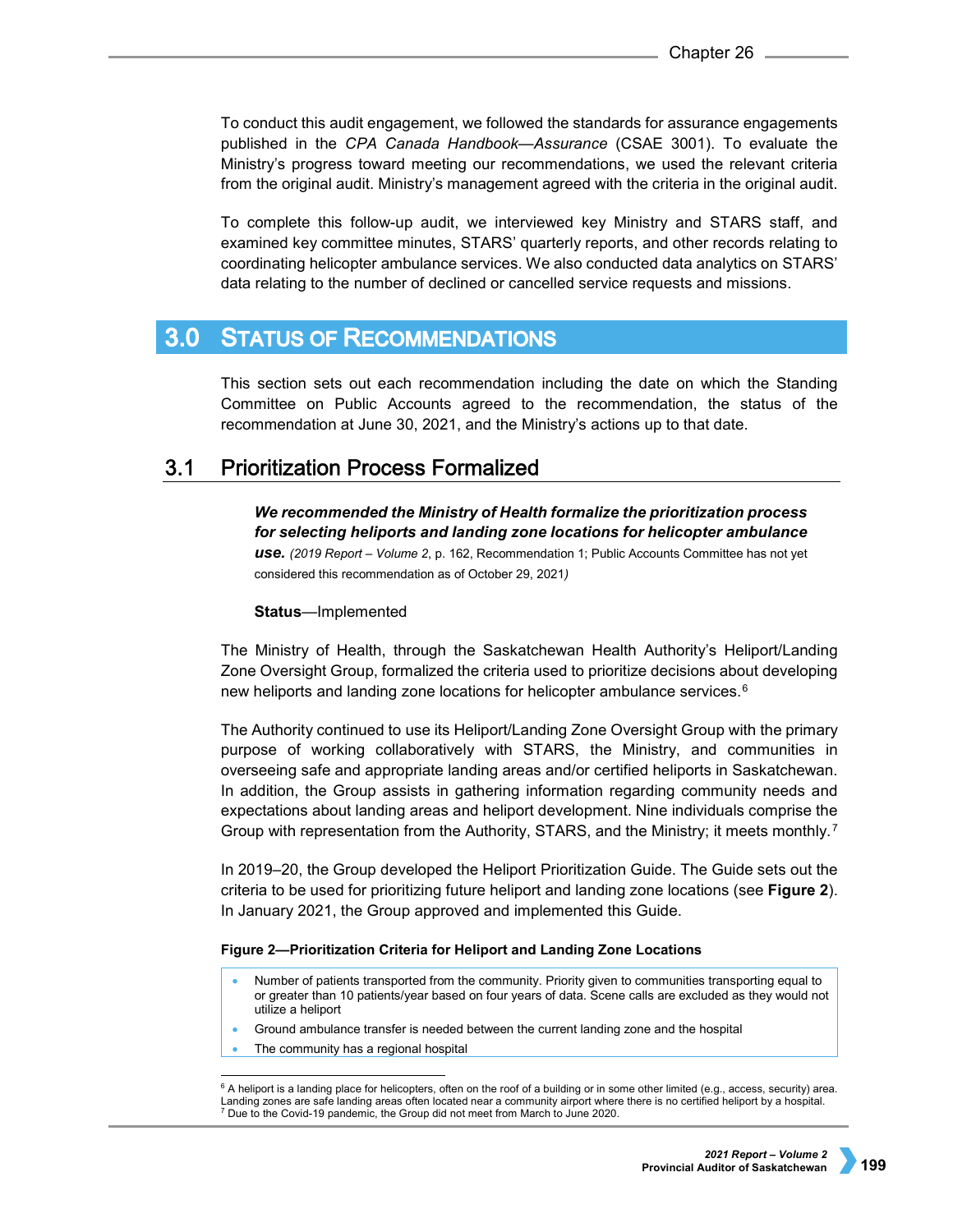

The Guide also outlines the scoring system used for selecting, and approving, priority locations.

Having a formalized prioritization process helps the Heliport/Landing Zone Oversight Group make consistent decisions about locations for future heliports and landing zones. Maintaining consistency helps in treating communities equitably and providing access to timely helicopter ambulance services.

#### $3.2<sub>2</sub>$ **Terms of Reference Developed and Finalized**

*We recommended the Ministry of Health, working with others involved in the coordination of transporting patients, develop terms of reference for the consultation committee responsible for overseeing patient transports using helicopter ambulance services. (2019 Report – Volume 2*, p. 165, Recommendation 2; Public Accounts Committee has not yet considered this recommendation as of October 29, 2021*)*

## **Status**—Implemented

Chapter 26

The Ministry of Health, working with others involved in the coordination of transporting patients, developed and finalized the terms of reference for the Saskatchewan Critical Care Patient Services Committee. The Committee approved the terms of reference in May 2021.

The Saskatchewan Critical Care Patient Services Committee, previously known as the Red Patient Referral Committee, provides guidance and evaluation on how to optimize critical care patient transport in the province.

In May 2021, the Ministry finalized, and the Committee approved, the terms of reference for the Committee, which clearly sets out the Committee's responsibilities (as shown in **Figure 3**), its membership, and the reporting structure (i.e., accountable to the Ministry).<sup>[8](#page-3-0)</sup> The Committee meets quarterly.<sup>[9](#page-3-1)</sup>

## **Figure 3—Responsibilities of the Saskatchewan Critical Care Patient Services Committee**

- Review critical care transports, dispatches and related incidents or concerns, as well as incorporate lessons learned from the responses into strategies to mitigate risks and improve future critical care transports
- Update committee members on critical care transport matters associated with their areas of work
- Consider research, discuss and review trends and changes in emergency and critical care transport medicine, and advise accordingly
- Provide leadership and expertise for the development and improvement of critical care transport

Source: Adapted from the Saskatchewan Critical Care Patient Services Committee Terms of Reference.

<span id="page-3-1"></span><span id="page-3-0"></span>8 Membership consists of the Ministry, STARS, Saskatchewan Air Ambulance, Saskatchewan Health Authority, Paramedic Services Chiefs of Saskatchewan, and ad hoc members as needed (i.e., experts). <sup>9</sup> Due to the Covid-19 pandemic, the Committee did not meet during the fourth quarter of 2019–20.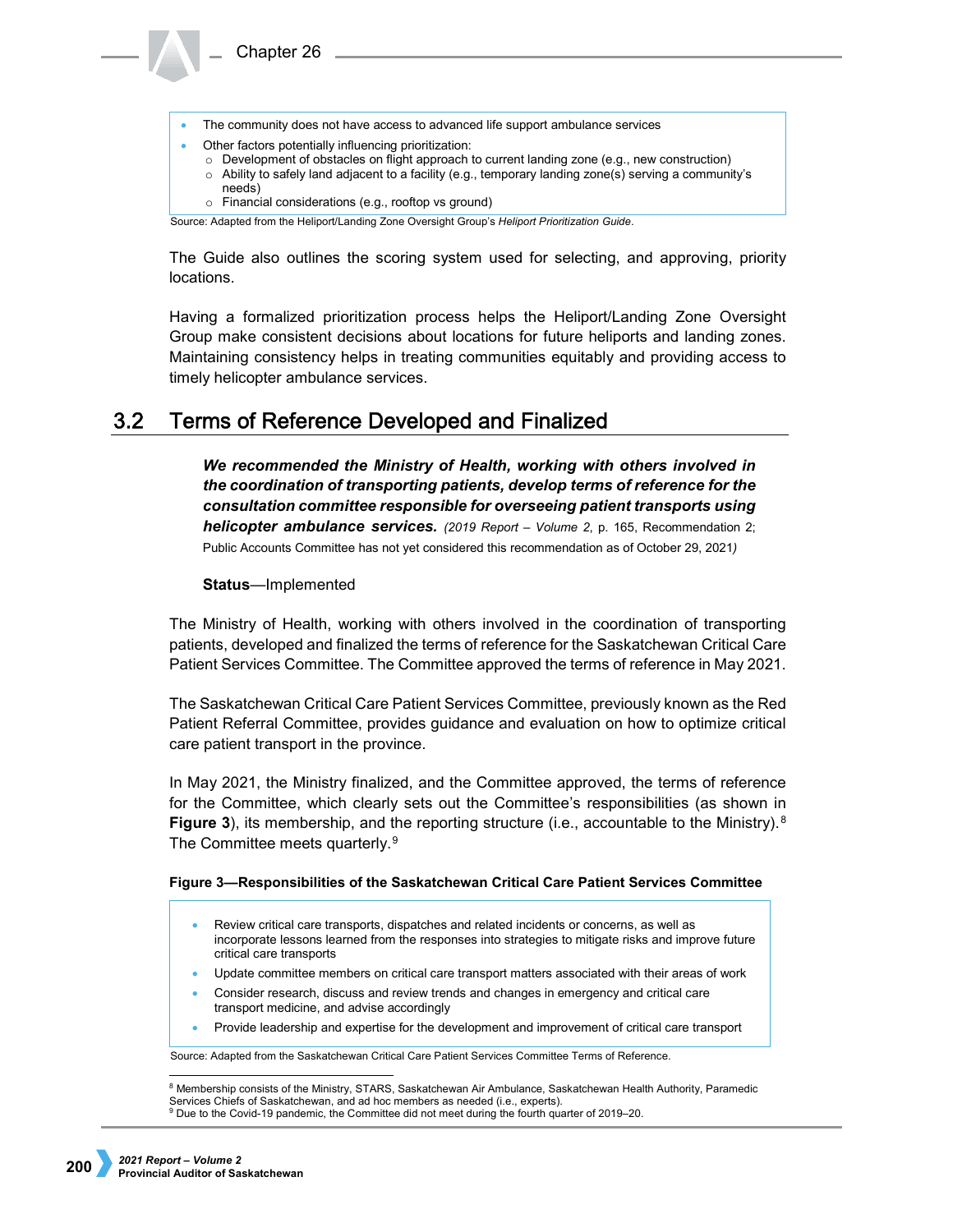Written terms of reference ensures all members know their roles and responsibilities. It also decreases the risk of misunderstandings, particularly with personnel changes at participating agencies.

#### $3.3$ Proper Oversight of Air Ambulance Services In Place

*We recommended the Ministry of Health actively oversee air ambulance services (e.g., chair committee(s) responsible for helicopter ambulance services oversight). (2019 Report – Volume 2*, p. 168, Recommendation 3; Public Accounts Committee has not yet considered this recommendation as of October 29, 2021*)*

**Status**—Implemented

The Ministry of Health actively oversees air ambulance services through an advisory committee.

The Ministry's Advisory Committee for air ambulances determines strategic priorities for air medical services and collaboratively plans for the provision of critical care air medical services in Saskatchewan.<sup>[10](#page-4-0)</sup>

At the time of our original audit, the Advisory Committee had not met since November 2018. In October 2019, the Advisory Committee resumed its quarterly meetings.[11](#page-4-1) In November 2020, the Advisory Committee revised its terms of reference to have the Ministry chair (lead) its meetings. We found the Advisory Committee discussed current issues and developed operational efficiencies (e.g., developed procedures for handling 911 calls from northern parts of the province).

As noted in **Section 3.2**, the Ministry also finalized the terms of reference for the Saskatchewan Critical Care Patient Services Committee; this Committee is accountable to the Ministry. We found this Committee discussed operational issues related to transporting patients (e.g., missions taking longer with increased personal protective equipment, increased volume of calls).

Being accountable for, and leading Committees, ensures the Ministry fulfills its responsibilities, as set out by law, for air ambulance services.

### **Medical Staff Qualifications Verified, But Appropriate Training**  $3.4$ **Verifications Not Yet In Place**

*We recommended the Ministry of Health periodically verify medical staff qualifications and training for those providing helicopter ambulance services. (2019 Report – Volume 2*, p. 169, Recommendation 4; Public Accounts Committee has not yet considered this recommendation as of October 29, 2021*)*

**Status**—Partially Implemented

<span id="page-4-0"></span> <sup>10</sup> Ministry of Health, Air Medevac Advisory Committee, *Terms of Reference*. Membership consists of the Ministry of Health, STARS, Saskatchewan Air Ambulance, Ministry of SaskBuilds and Procurement, Saskatchewan Health Authority, Indigenous Services Canada, and Athabasca Health Authority.

<span id="page-4-1"></span><sup>11</sup> Due to the Covid-19 pandemic, the Advisory Committee did not meet in quarters one and two of 2020–21.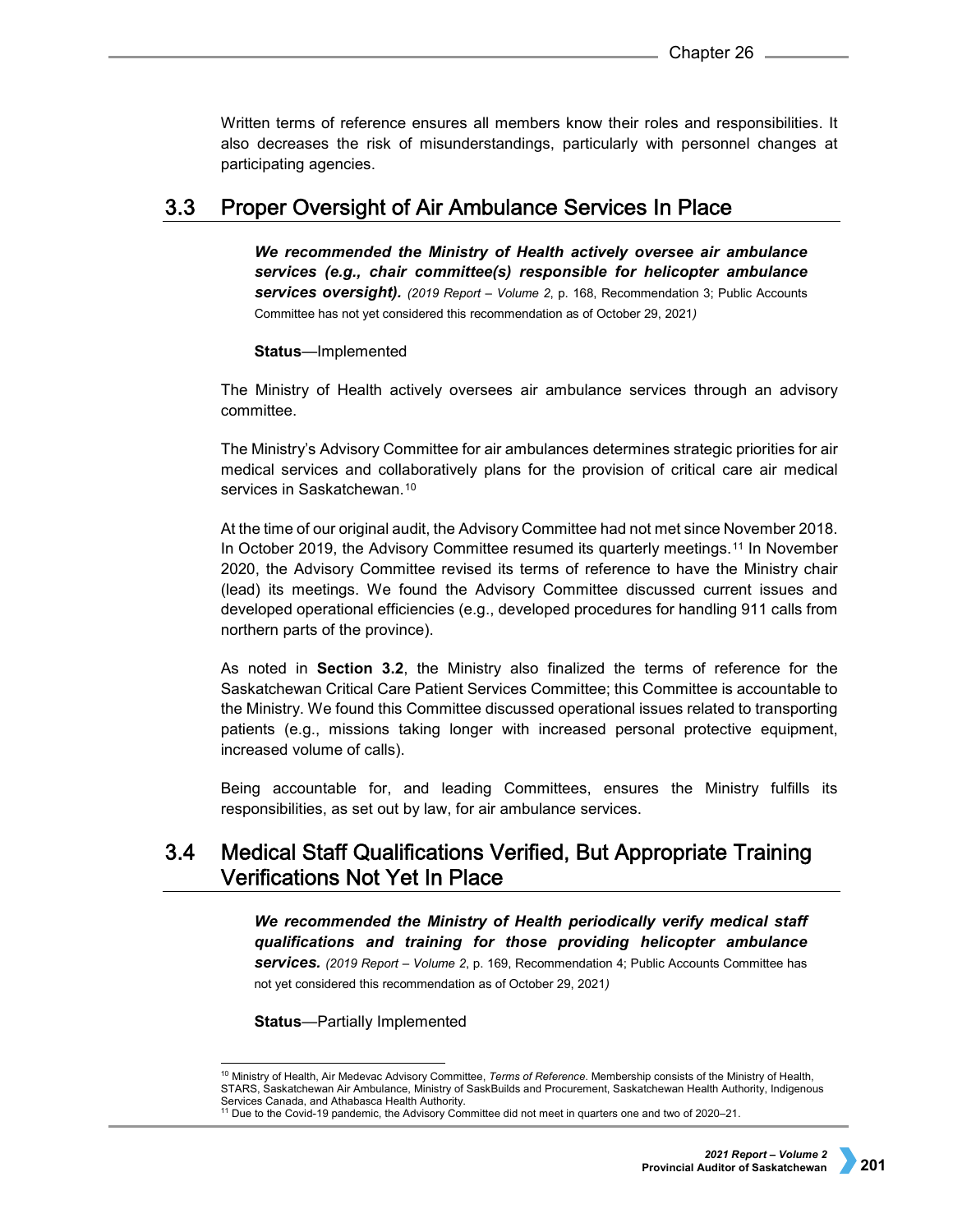The Ministry of Health received STARS' report on medical staff qualifications, but has not yet received adequate reporting on staff training. A more detailed report on staff training is expected in 2021–22.

The Ministry, in its agreement with STARS, requires all STARS staff to be registered or licensed by a professional regulatory body, and for STARS to provide them with ongoing training. STARS provides mandatory monthly, quarterly, and annual training.

In March 2021, STARS provided the Ministry with a listing of medical staff in each of its locations (i.e., Regina and Saskatoon). It set out the registration status (i.e., critical care paramedic or registered nurse), along with each individual's licence expiration date. The Ministry expects to receive this listing on an annual basis.

For the two nurses and two paramedics we tested, we confirmed each held current licences and registration with their respective regulatory bodies (e.g., Saskatchewan Registered Nurses Association for registered nurses).

In its quarterly reports to the Ministry, STARS outlined the dates educational sessions (e.g., human patient simulator) were held in Regina and Saskatoon. However, the reports do not indicate the number of staff who took the training.

At our request, STARS provided us a report for all training attended by staff during the fourth quarter of 2020–21 (i.e., January to March 2021). It also noted any outstanding training still required by staff. The report indicated, as at April 29, 2021, all staff completed the required training other than two staff members needing to complete the required airway skills course (i.e., iGel intubations). STARS specified it plans to provide the Ministry with annual reports on detailed training starting in 2021–22.

Although it is STARS' responsibility to employ and train qualified medical staff, the Ministry needs to know whether STARS uses appropriately trained staff on all missions. Without this information, the Ministry does not know whether STARS meets the terms of its agreement, as well as whether it uses only appropriately trained medical staff to provide air ambulance services to Saskatchewan patients.

#### $3.5$ **Reports on Timeliness Indicators Include Documented Reasons** for Delays

*We recommended the Ministry of Health obtain written reasons where timeliness indicators for helicopter ambulance services are not met. (2019 Report – Volume 2*, p. 171, Recommendation 5; Public Accounts Committee has not yet considered this recommendation as of October 29, 2021*)*

## **Status**—Implemented

The Ministry of Health receives regular reports on two timeliness indicators for STARS' ambulance services. The reports explain instances where STARS did not achieve the targets.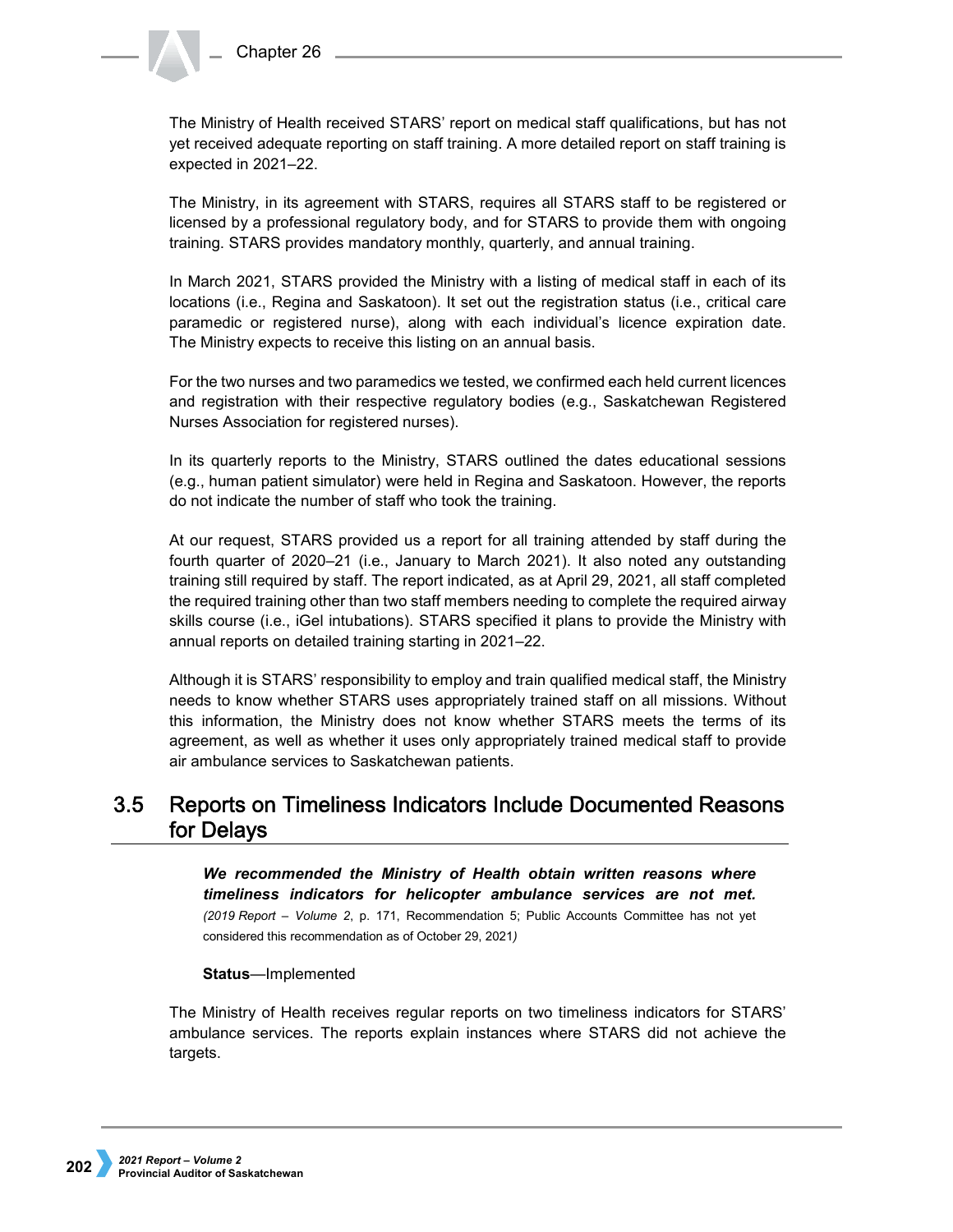STARS tracks two indicators for the timeliness of ambulance services for each base location (i.e., Regina and Saskatoon):

- $\triangleright$  The time from dispatch to lift-off. STARS aims to lift-off within 12 minutes in Regina and 14 minutes in Saskatoon
- The time between the initial 911 call and the call arrival time at STARS dispatch (dispatch time); STARS aims for its dispatch to receive the requests within five minutes of the 911 call 90% of the time

Each quarter, STARS provides the Ministry reports on its timeliness indicators. When STARS has not met the target, the report outlines the reasons why or the Ministry discusses the issue with STARS.

For example, in November and December 2019, STARS did not meet the 14-minute dispatch to lift-off target (actual time was between 15 and 16 minutes) in Saskatoon. STARS reported the use of a new aircraft caused the delay. Again, in November 2020, STARS did not meet the target in Saskatoon (actual time was just over 14 minutes) and did not provide an explanation in the report. However, the Ministry discussed the report with STARS and noted weather caused the delay. Management indicated STARS will provide written reasons for all delays in meeting its targets in future reports starting in quarter one of 2021–22.

Moreover, STARS did not always meet the dispatch time of 90% within five minutes of a 911 call. Actual results in meeting the five-minute target ranged between 60% (Regina) and 75% (Saskatoon). STARS reported it did not meet this target because on-scene EMS typically requesting STARS almost always takes longer than five minutes to assess the patient after the initial 911 call, which is out of STARS control.

Receiving adequate reporting from STARS about the timeliness of air ambulance services allows the Ministry to understand the delays and take action, if required, to better coordinate the provision of helicopter ambulance services.

### Key Information on Quality of Patient Care Not Routinely  $3.6$ Received

*We recommended the Ministry of Health routinely receive and analyze key information about the quality of patient care provided during helicopter ambulance services.* (*2019 Report – Volume 2*, p. 172, Recommendation 6; Public Accounts Committee has not yet considered this recommendation as of October 29, 2021)

## **Status**—Not Implemented

The Ministry of Health does not routinely receive and analyze key information about the quality of patient care provided during helicopter ambulance services.

STARS tracks six quality care indicators related to medical procedures completed during a mission (see **Figure 4**). The Ministry did not receive this information from STARS during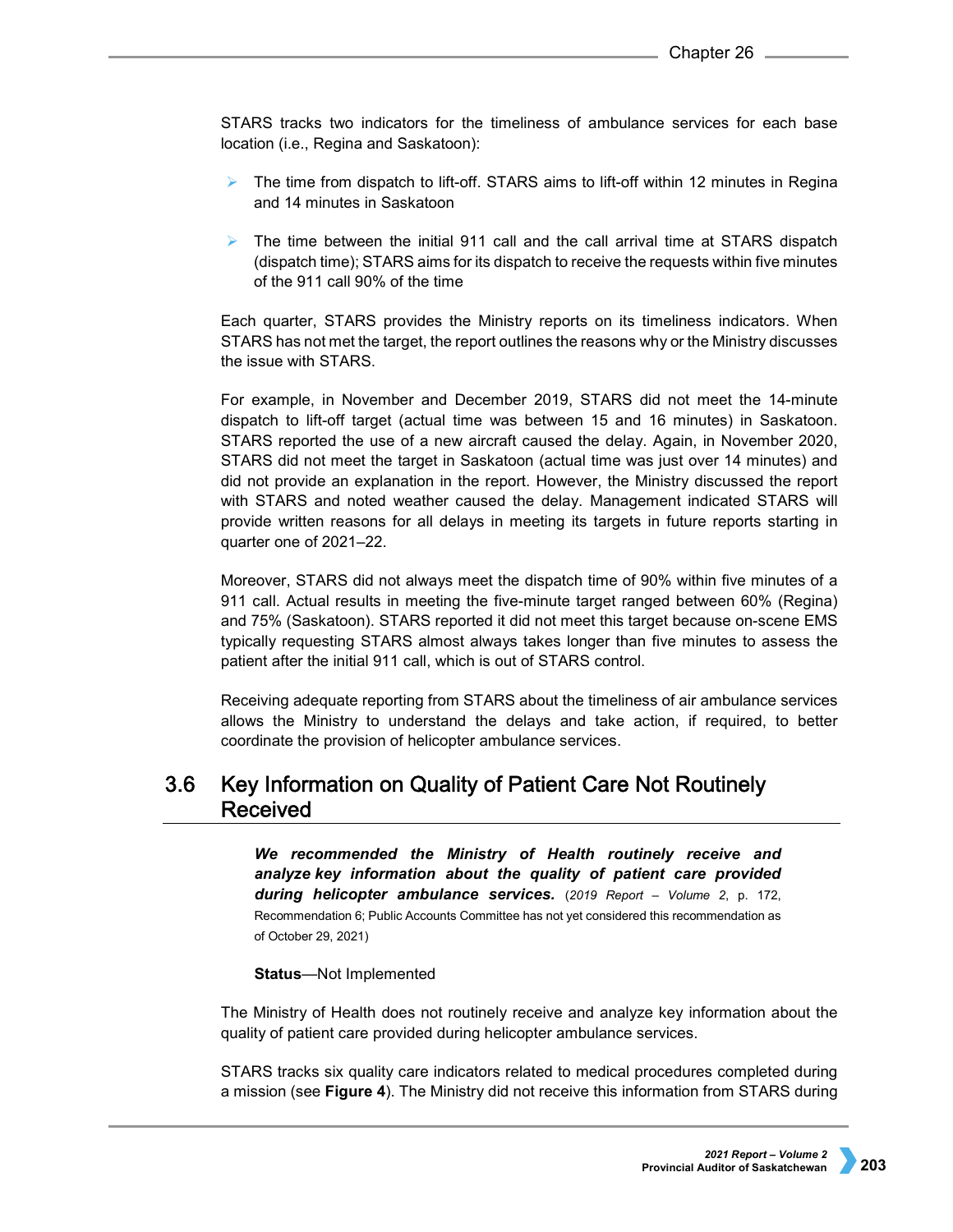

2020–21, although it expects to receive this information beginning in quarter one of 2021–22.

### **Figure 4—Quality of Care Indicators STARS Tracks**

- 1. Advanced airway placement
- 2. Ventilator placement
- 3. Blood glucose check for altered mental status
- 4. Waveform capnography ventilated patients (measurement of the partial pressure of  $CO<sub>2</sub>$  in each exhalation)
- 5. First attempt tracheal tube success
- 6. Verification of tracheal tube placement

Source: Information provided by STARS.

For example, STARS tracks the number of successfully placed tracheal tubes and compares it to the first attempted tracheal tube intubation success. If it takes more than one attempt, STARS tracks the number of attempts and the reasons why a first attempt was unsuccessful (e.g., cuff leak, difficulty bagging).

The lack of regular, timely reporting on key quality of care indicators limits the Ministry's ability to analyze performance information for helicopter ambulance services and to take timely action to address issues with quality of care.

### $3.7$ Periodic Reporting on the Quantity of, and Reasons for, **Cancelling or Declining Requests Not Received**

*We recommended the Ministry of Health receive periodic and detailed reporting on the number and reasons for cancelling or declining requests for helicopter ambulance services.* (*2019 Report – Volume 2*, p. 174, Recommendation 7; Public Accounts Committee has not yet considered this recommendation as of October 29, 2021)

## **Status**—Not Implemented

The Ministry of Health does not receive adequate information from STARS about the number and reasons for cancelling or declining requests for helicopter ambulance services.

Each quarter, the Ministry receives reports from STARS on its operations and activities. This includes the number of calls received, the number of missions, and the number of patients transported. The reports do not explain why STARS declined service requests or why missions were cancelled. Ministry management indicated they expect to receive this information quarterly from STARS beginning in summer 2021.

We obtained STARS' service requests and mission data for the period from July 2019 to March 2021. During this period, 5,374 service requests and missions were either declined by STARS or cancelled by a requester. We analyzed the reasons why. As shown in **Figure 5**, we found 89% of uncompleted missions resulted from STARS being asked to stand down, and 15% of missions not accepted or declined resulted from STARS being on another mission [12](#page-7-0)

<span id="page-7-0"></span><sup>&</sup>lt;sup>12</sup> Uncompleted missions include the helicopter lifting off and then grounded.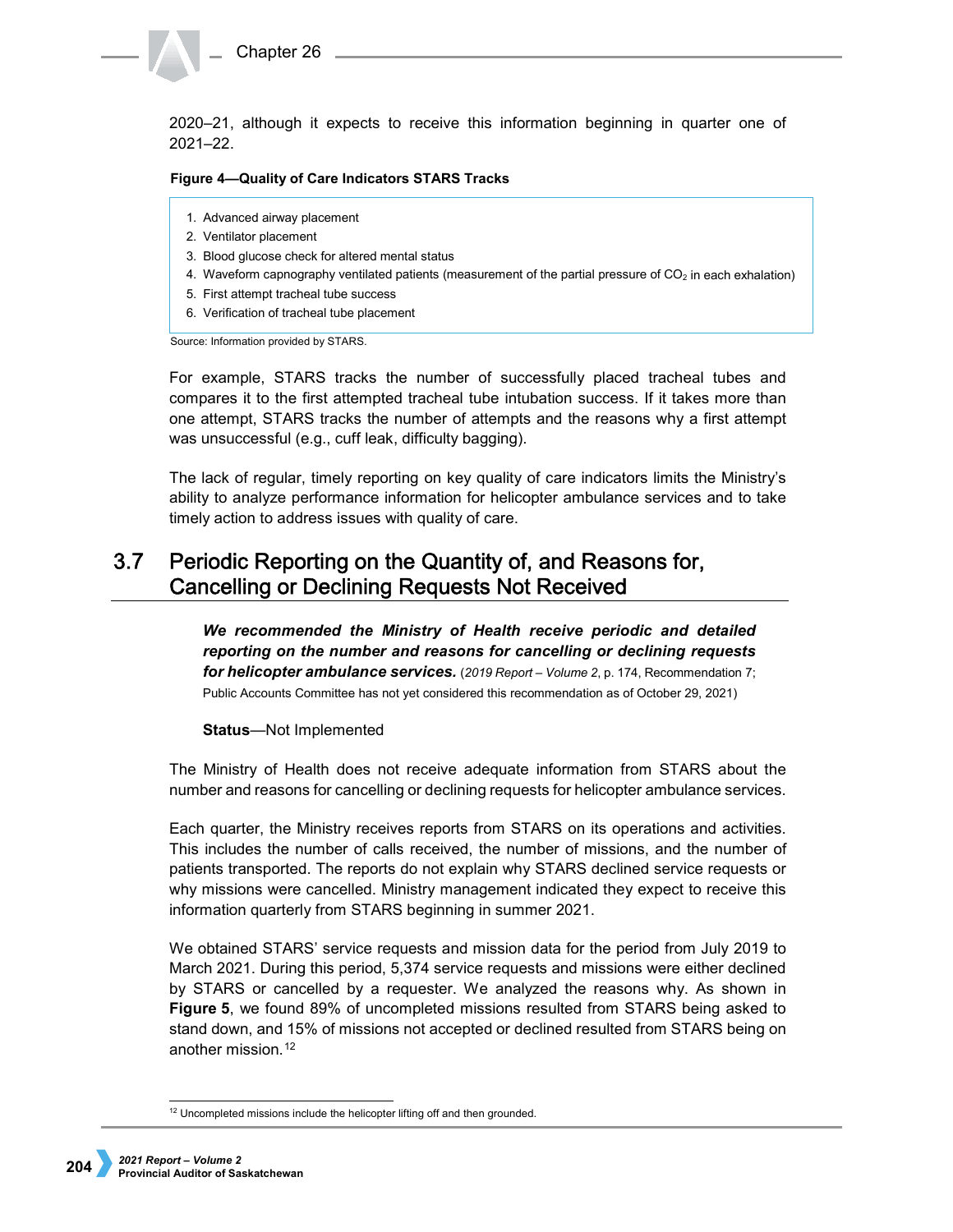## **Figure 5—STARS' Reasons for Cancelling or Declining Service Requests and Missions from July 2019 to March 2021**

#### **Missions not completed (i.e., helicopter lifted off and then grounded)**

- 34 times (11%) STARS reasons: 11 times helicopter diverted to another call, 2 times due to mechanical issues, and 21 times due to weather
- 275 times (89%) requester cancelled STARS (stood down): either transport not needed at all or another transport used (e.g., ground ambulance)

### **Requests for potential missions not accepted or declined**

- 788 times (15%) STARS declined request due to already being on a mission
- 1,404 times (26%) STARS declined request due to weather
- 89 times (2%) STARS declined due to scheduled or unscheduled maintenance
- 113 times (2%) other reasons for declining transport (e.g., patient weight over helicopter limit, aircraft required decontamination)
- 2,980 times (55%) STARS notified of a possible mission but a different mode of transport (e.g., ground ambulance) was chosen by the Transport Physician or a transport was not required.

Source: Adapted from information provided by STARS.

Periodically analyzing declined or cancelled service requests and missions would give the Ministry a better understanding of the barriers affecting STARS' ability to respond. Doing such analysis increases the Ministry's awareness of potential risks or barriers for STARS to provide timely and appropriate air ambulance services in the province.

#### $3.8$ **Periodic Reports on Helicopter Maintenance Received**

*We recommended the Ministry of Health receive periodic reports on the maintenance of helicopters used to provide air ambulance services***.** (*2019 Report – Volume 2*, p. 175, Recommendation 8; Public Accounts Committee has not yet considered this recommendation as of October 29, 2021)

## **Status**—Implemented

The Ministry of Health receives quarterly reports on STARS' maintenance for the four helicopters used to provide air ambulance services in the province. It also receives results from Transport Canada's inspections of STARS' operations, which includes helicopter maintenance.

Within its quarterly reports to the Ministry, STARS reports on the availability of each helicopter and breaks down the percentage of non-availability due to unscheduled and scheduled maintenance.

For example, in its 2020–21 fourth quarter report, it noted availability for three of four helicopters at more than 90% (ranging from 91.9% to 99.3%), and the unavailability of the helicopters were 10% or less due to unscheduled maintenance.

Unscheduled maintenance caused one helicopter's availability to be 81.7%. Management indicated that with the launch of a new helicopter in Regina in 2021–22, less unscheduled maintenance should occur.